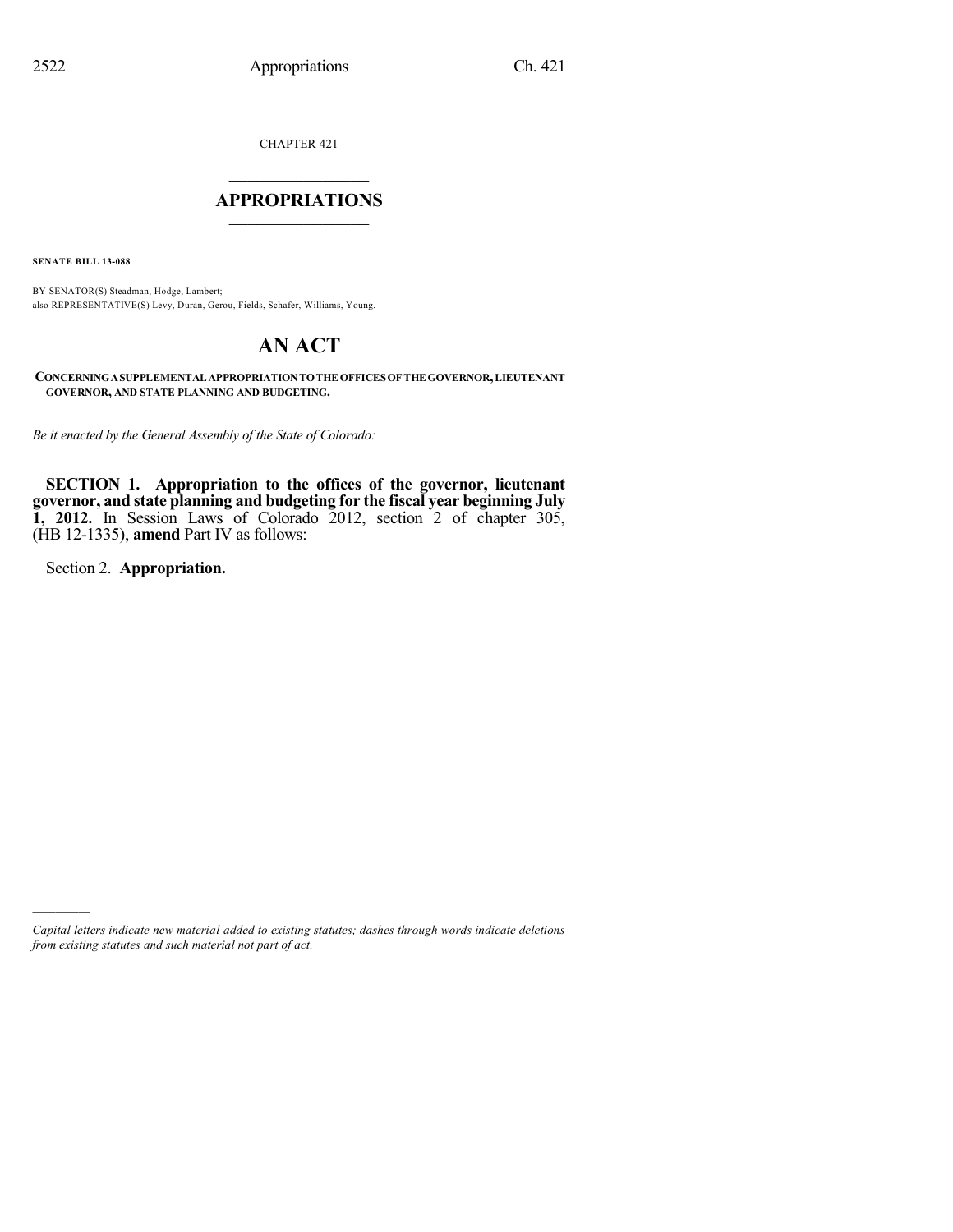|                                                                                                                    |                           |              |                               |                                                | <b>APPROPRIATION FROM</b> |                                                                      |                                |
|--------------------------------------------------------------------------------------------------------------------|---------------------------|--------------|-------------------------------|------------------------------------------------|---------------------------|----------------------------------------------------------------------|--------------------------------|
|                                                                                                                    | ITEM &<br><b>SUBTOTAL</b> | <b>TOTAL</b> | <b>GENERAL</b><br><b>FUND</b> | <b>GENERAL</b><br><b>FUND</b><br><b>EXEMPT</b> | CASH<br><b>FUNDS</b>      | <b>REAPPROPRIATED</b><br><b>FUNDS</b>                                | <b>FEDERAL</b><br><b>FUNDS</b> |
|                                                                                                                    | \$                        | \$           | \$                            | $\mathbf S$                                    | \$                        | \$<br>\$                                                             |                                |
|                                                                                                                    |                           |              |                               | <b>PART IV</b>                                 |                           | <b>GOVERNOR - LIEUTENANT GOVERNOR - STATE PLANNING AND BUDGETING</b> |                                |
| (1) OFFICE OF THE GOVERNOR                                                                                         |                           |              |                               |                                                |                           |                                                                      |                                |
| (A) Governor's Office                                                                                              |                           |              |                               |                                                |                           |                                                                      |                                |
| Administration of                                                                                                  |                           |              |                               |                                                |                           |                                                                      |                                |
| Governor's Office                                                                                                  |                           |              |                               |                                                |                           |                                                                      |                                |
| and Residence                                                                                                      | 2,136,132                 |              | 2,117,003                     |                                                |                           | $19,129^a$                                                           |                                |
|                                                                                                                    |                           |              | $(31.4$ FTE)                  |                                                |                           |                                                                      |                                |
| Discretionary Fund                                                                                                 | 19,500                    |              | 19,500                        |                                                |                           |                                                                      |                                |
| Mansion Activity Fund                                                                                              | 200,000                   |              |                               |                                                | 200,000 <sup>b</sup>      |                                                                      |                                |
|                                                                                                                    | 2,355,632                 |              |                               |                                                |                           |                                                                      |                                |
| <sup>a</sup> This amount shall be from statewide indirect cost recoveries collected by the Office of the Governor. |                           |              |                               |                                                |                           |                                                                      |                                |
| <sup>b</sup> This amount shall be from rental fees for events using Mansion facilities.                            |                           |              |                               |                                                |                           |                                                                      |                                |
| (B) Special Purpose                                                                                                |                           |              |                               |                                                |                           |                                                                      |                                |
| Health, Life, and Dental                                                                                           | 7,035,771                 |              | 503,387                       |                                                | 130,946 <sup>a</sup>      | 6,078,274 <sup>b</sup>                                               | 323,164(I)                     |

Short-term Disability 116,405 9,988 9,988 1,439<sup>a</sup> 99,896<sup>b</sup> 5,082(I)

 $99,896^b$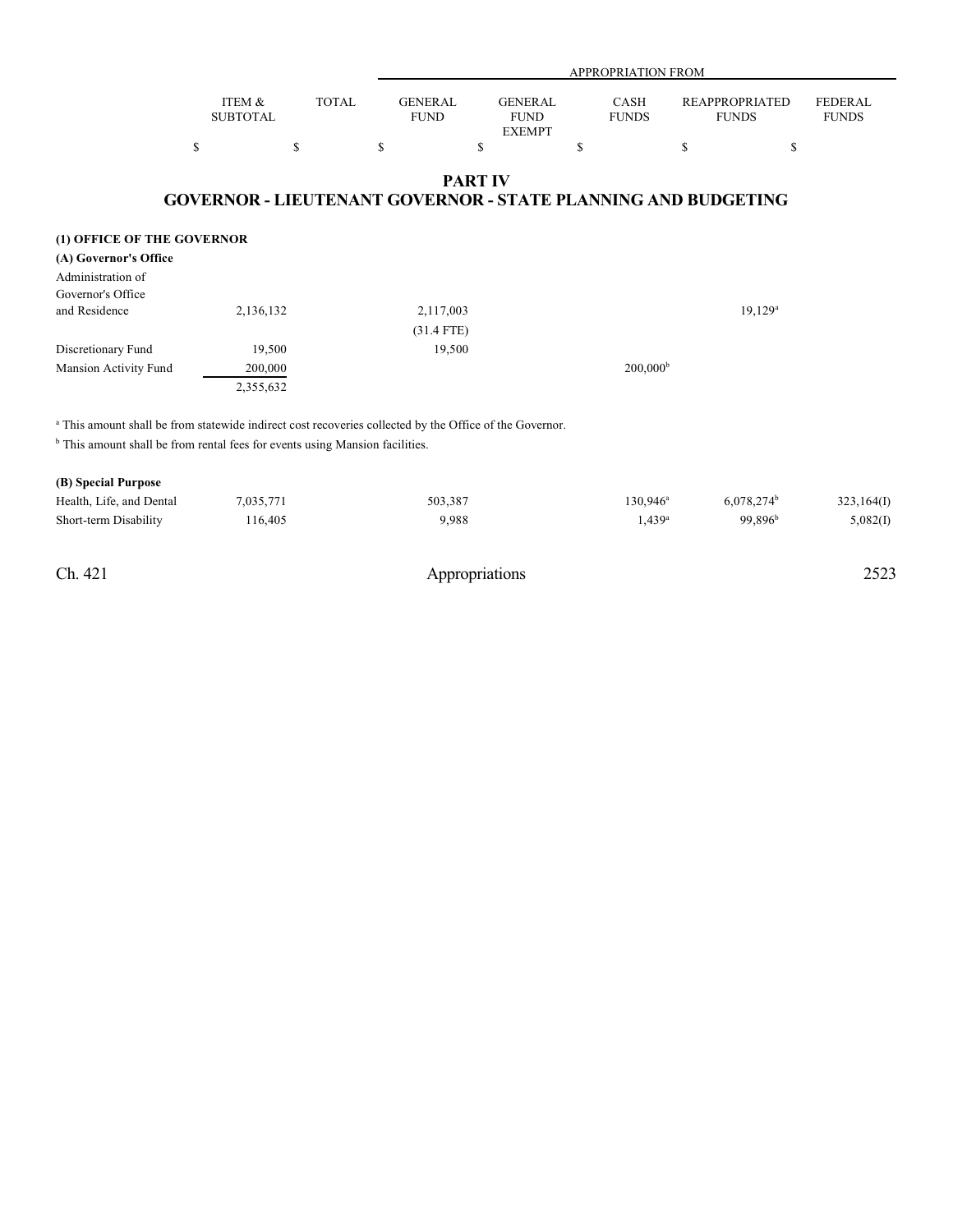|                                  |                           |              | APPROPRIATION FROM            |                                                |    |                             |                                       |                                |  |
|----------------------------------|---------------------------|--------------|-------------------------------|------------------------------------------------|----|-----------------------------|---------------------------------------|--------------------------------|--|
|                                  | ITEM &<br><b>SUBTOTAL</b> | <b>TOTAL</b> | <b>GENERAL</b><br><b>FUND</b> | <b>GENERAL</b><br><b>FUND</b><br><b>EXEMPT</b> |    | <b>CASH</b><br><b>FUNDS</b> | <b>REAPPROPRIATED</b><br><b>FUNDS</b> | <b>FEDERAL</b><br><b>FUNDS</b> |  |
| \$                               |                           | \$           | \$                            | \$                                             | \$ |                             | $\mathbf S$                           | \$                             |  |
| S.B. 04-257 Amortization         |                           |              |                               |                                                |    |                             |                                       |                                |  |
| <b>Equalization Disbursement</b> | 2,345,217                 |              | 250,590                       |                                                |    | $43,563^a$                  | 1,959,187 <sup>b</sup>                | 91,877(I)                      |  |
| S.B. 06-235 Supplemental         |                           |              |                               |                                                |    |                             |                                       |                                |  |
| Amortization Equalization        |                           |              |                               |                                                |    |                             |                                       |                                |  |
| Disbursement                     | 2,014,566                 |              | 397,745                       |                                                |    | $37,437$ <sup>a</sup>       | $1,500,427$ <sup>b</sup>              | 78,957(I)                      |  |
| Shift Differential               | 75,981                    |              |                               |                                                |    |                             | 75,981 <sup>b</sup>                   |                                |  |
| Workers' Compensation            | 372,433                   |              | 163,263                       |                                                |    |                             | $209,170^b$                           |                                |  |
| Legal Services for 5,051         |                           |              |                               |                                                |    |                             |                                       |                                |  |
| hours                            | 390,190                   |              | 390,190                       |                                                |    |                             |                                       |                                |  |
| Lobato Litigation Expenses       | 50,000                    |              | 50,000                        |                                                |    |                             |                                       |                                |  |
| Purchase of Services from        |                           |              |                               |                                                |    |                             |                                       |                                |  |
| Computer Center                  | 2,070,805                 |              | 2,070,805                     |                                                |    |                             |                                       |                                |  |
| Multiuse Network Payments        | 162,880                   |              | 162,880                       |                                                |    |                             |                                       |                                |  |
| <b>COFRS</b> Modernization       | 69,883                    |              | 22,407                        |                                                |    | $23,019^a$                  |                                       | 24,457(I)                      |  |
| Payment to Risk                  |                           |              |                               |                                                |    |                             |                                       |                                |  |
| Management and                   |                           |              |                               |                                                |    |                             |                                       |                                |  |
| Property Funds                   | 157,246                   |              | 75,795                        |                                                |    |                             | $81,451$ <sup>b</sup>                 |                                |  |
|                                  | 189,825                   |              | 91,498                        |                                                |    |                             | 98,327 <sup>b</sup>                   |                                |  |
| Vehicle Lease Payments           | 91,010                    |              |                               |                                                |    |                             | 91,010 <sup>b</sup>                   |                                |  |
| <b>Leased Space</b>              | 2,371,521                 |              |                               |                                                |    |                             | $2,371,521^b$                         |                                |  |
| Capitol Complex                  |                           |              |                               |                                                |    |                             |                                       |                                |  |
| <b>Leased Space</b>              | 457,377                   |              | 258,997                       |                                                |    |                             | 198,380 <sup>b</sup>                  |                                |  |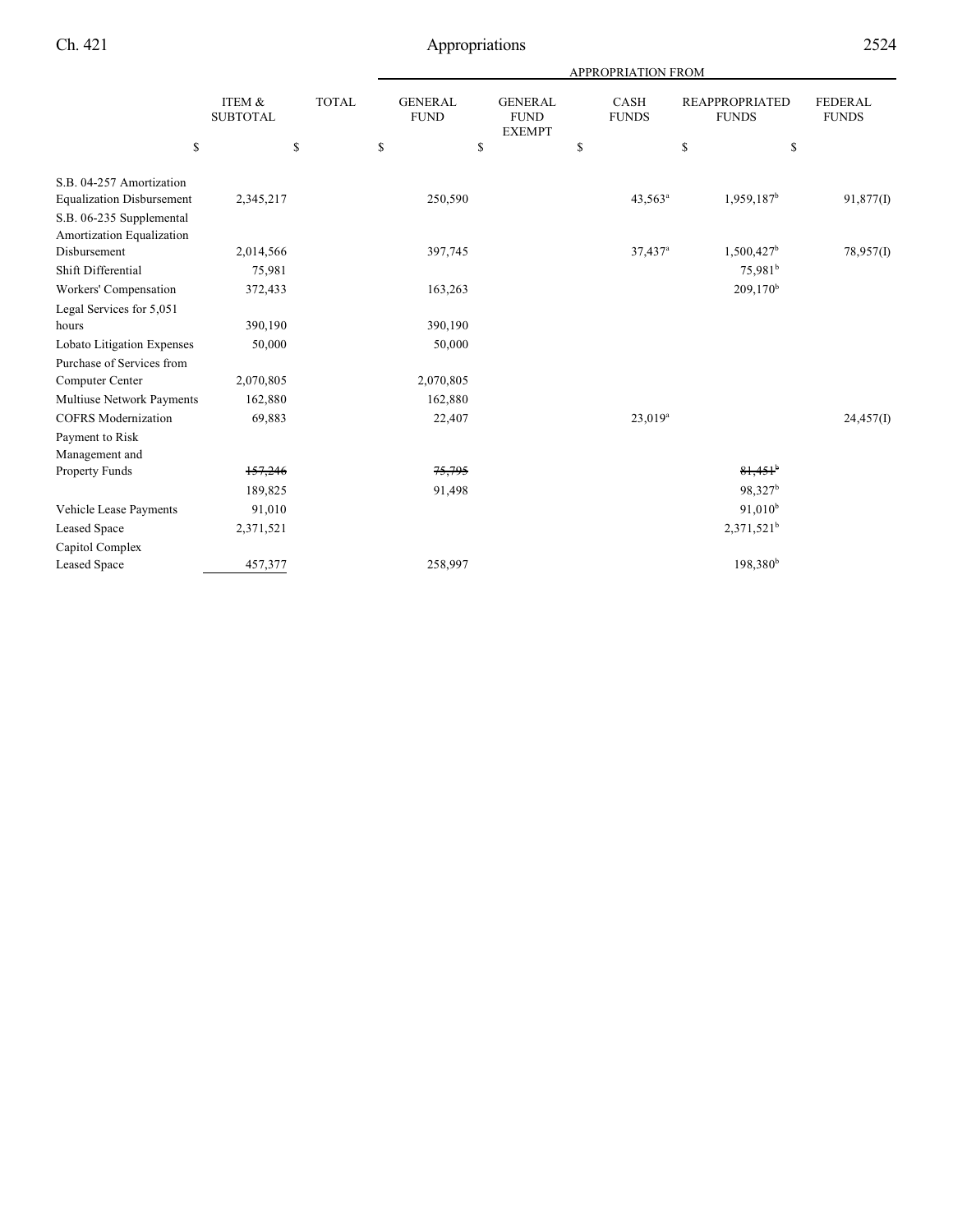#### 17,781,285

#### 17,813,864

<sup>a</sup> These amounts shall be from various sources of cash funds.

<sup>b</sup> Of these amounts, \$12,064,722 \$12,081,598 shall be from fees collected from state agencies related to the operation of Statewide Information Technology Services pursuant to 24-37.5, C.R.S., and \$600,575 shall be from statewide indirect costs collected by the Office of the Governor, Governor's Energy Office, Governor's Office of Information Technology, and Colorado Department of Transportation.

| (C) Governor's Energy Office    |                  |                           |              |
|---------------------------------|------------------|---------------------------|--------------|
| Program Administration          | 3,500,000        |                           | 3,500,000(1) |
|                                 | 2,625,000        |                           | 2,625,000(I) |
|                                 |                  |                           | $(11.6$ FTE) |
| Low-income                      |                  |                           |              |
| <b>Energy Assistance</b>        | 6,500,000        | $6,500,000(f)^a$          |              |
|                                 | 4,875,000        | $4,875,000(I)^a$          |              |
| School Energy Efficiency        | 207,975          | $207,975(f)$ <sup>b</sup> |              |
|                                 | 155,981          | $155,981(I)^{b}$          |              |
|                                 |                  | $(1.4$ FTE)               |              |
| Legal Services for 230 hours    | 17,768           |                           | 17,768(f)    |
|                                 | 13,326           |                           | 13,326(I)    |
| <b>Indirect Cost Assessment</b> | <del>7,484</del> | $7,484^\circ$             |              |
|                                 | 5,613            | $5,613^{\circ}$           |              |
|                                 | 10,233,227       |                           |              |
|                                 | 7,674,920        |                           |              |
|                                 |                  |                           |              |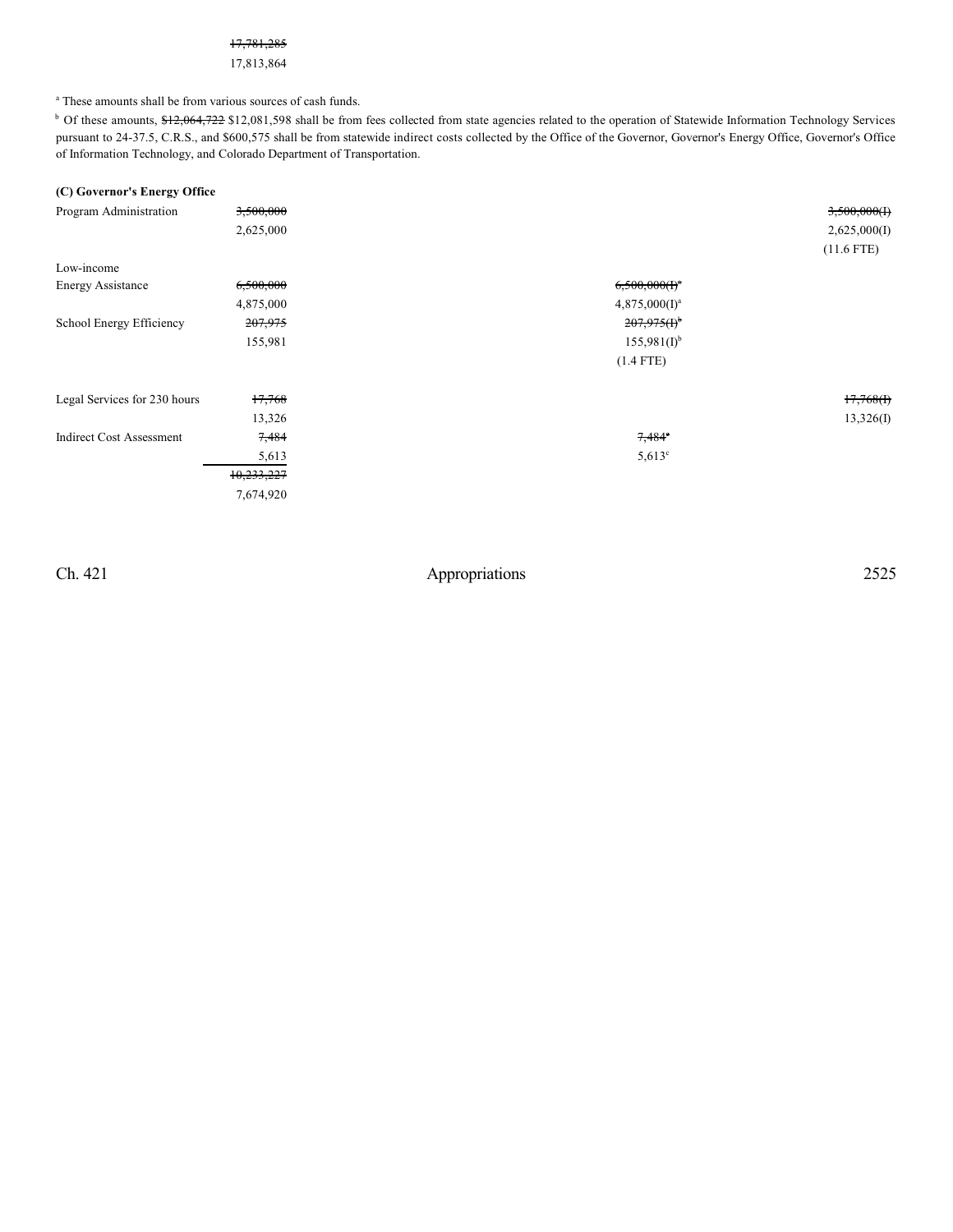|                                      |        |                                | <b>APPROPRIATION FROM</b>     |                             |                                |                                |  |  |
|--------------------------------------|--------|--------------------------------|-------------------------------|-----------------------------|--------------------------------|--------------------------------|--|--|
| <b>ITEM &amp;</b><br><b>SUBTOTAL</b> | TOTAL. | <b>GENER AL</b><br><b>FUND</b> | <b>GENERAL</b><br><b>FUND</b> | <b>CASH</b><br><b>FUNDS</b> | REAPPROPRIATED<br><b>FUNDS</b> | <b>FEDERAL</b><br><b>FUNDS</b> |  |  |
|                                      |        |                                | <b>EXEMPT</b>                 |                             |                                |                                |  |  |
|                                      |        |                                |                               |                             |                                |                                |  |  |

<sup>a</sup> This amount shall be from the Governor's Energy Office Low-income Energy Assistance Fund created in Section 40-8.7-112 (3) (a), C.R.S. Moneys in the Governor's Energy Office Low-income Energy Assistance Fund are continuously appropriated pursuant to Section 40-8.7-112 (3) (a), C.R.S., and are included for informational purposes only.

<sup>b</sup> This amount shall be from the Public School Energy Efficiency Fund created in Section 39-29-109.5 (2), C.R.S. Moneys in the Public School Energy Fund are continuously appropriated pursuant to Section 39-29-109.5 (2), C.R.S., and are included for informational purposes only.

 $\degree$  This amount shall be from various sources of cash funds.

# **(D) Other Programs and Grants**

| Program Administration | 0.000 |  | .000 |  |
|------------------------|-------|--|------|--|
|------------------------|-------|--|------|--|

 $1,000^a$ 

<sup>a</sup> This amount shall be from the Disabled Parking Education and Enforcement Fund created in Section 42-1-226, C.R.S.

| (E) Office of Homeland Security |            |  |
|---------------------------------|------------|--|
| Program Administration          | 600,000    |  |
|                                 |            |  |
| Grants and Training             | 9,601,205  |  |
|                                 | 10,201,205 |  |

40,572,349 38,046,621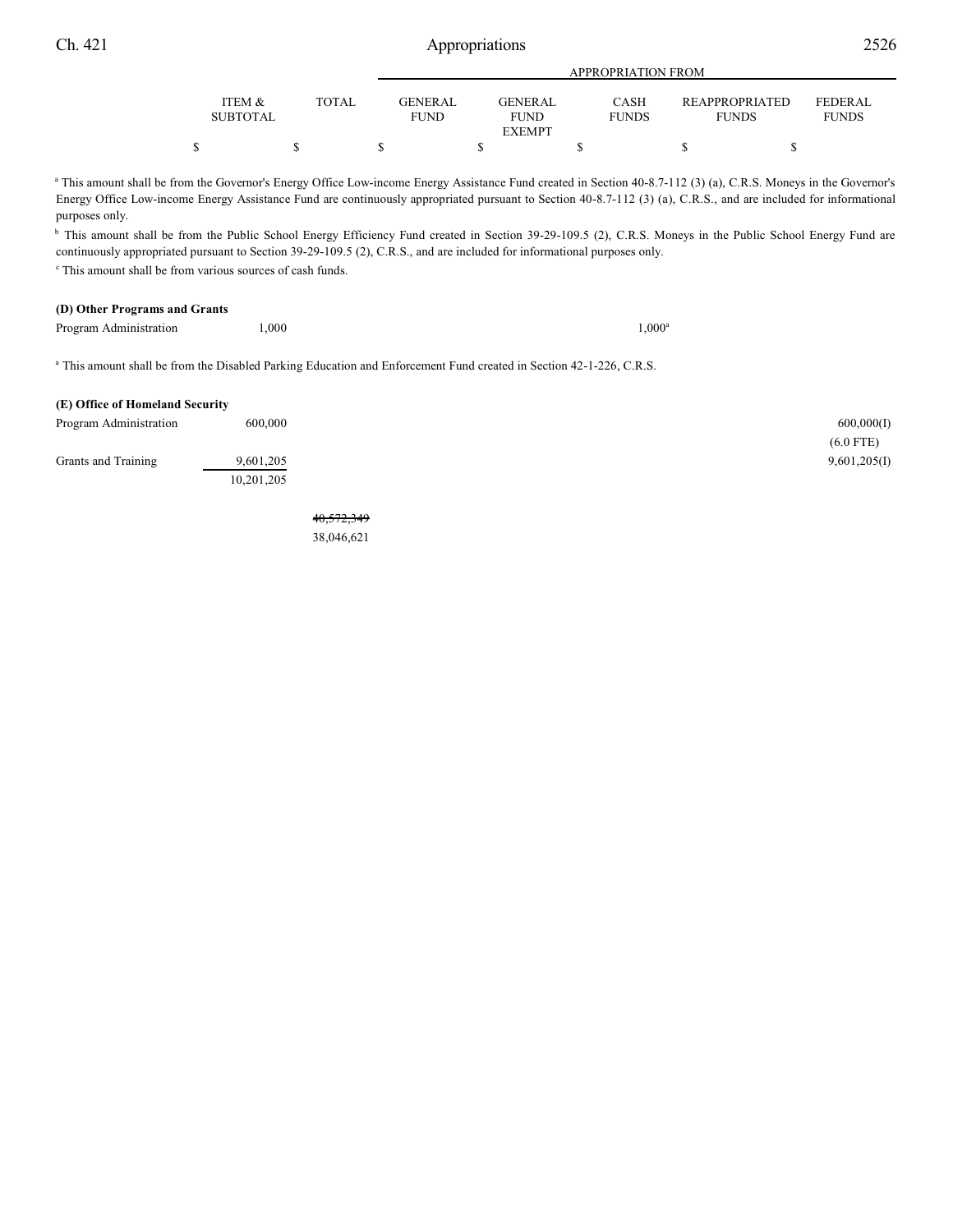| (2) OFFICE OF THE LIEUTENANT GOVERNOR |         |             |           |
|---------------------------------------|---------|-------------|-----------|
| Administration                        | 221.233 | 221,233     |           |
|                                       |         | $(2.7$ FTE) |           |
| Discretionary Fund                    | 2,875   | 2,875       |           |
| Commission of                         |         |             |           |
| Indian Affairs                        | 78,086  | 76,902      | $1.184^a$ |
|                                       |         | $(2.3$ FTE) |           |
|                                       | .       |             |           |

302,194

<sup>a</sup> This amount shall be from private donations.

# **(3) OFFICE OF STATE PLANNING AND BUDGETING**

| Personal Services         |           |           |         |                     |
|---------------------------|-----------|-----------|---------|---------------------|
| SERVICES <sup>9a</sup>    | 1,403,975 |           |         | $1,403,975^{\circ}$ |
|                           | 1,592,895 |           | 188,920 | $(19.5$ FTE)        |
| <b>Operating Expenses</b> | 50,944    |           |         | 50,944 <sup>a</sup> |
| Economic Forecasting      |           |           |         |                     |
| Subscriptions             | 16,362    |           |         | $16,362^a$          |
|                           |           | 1,471,281 |         |                     |
|                           |           | 1,660,201 |         |                     |

<sup>a</sup> These amounts shall be from statewide indirect cost recoveries collected from the Colorado Department of Transportation.

| (4) ECONOMIC DEVELOPMENT PROGRAMS |         |                |           |                    |          |
|-----------------------------------|---------|----------------|-----------|--------------------|----------|
| Administration                    | 597,994 | 585,925        | $2,435^a$ | 7.484 <sup>b</sup> | 2,150(I) |
|                                   |         | $(6.0$ FTE)    |           |                    |          |
| Vehicle Lease Payments            | 15.161  | 15,161         |           |                    |          |
|                                   |         |                |           |                    |          |
| Ch. 421                           |         | Appropriations |           |                    | 2527     |
|                                   |         |                |           |                    |          |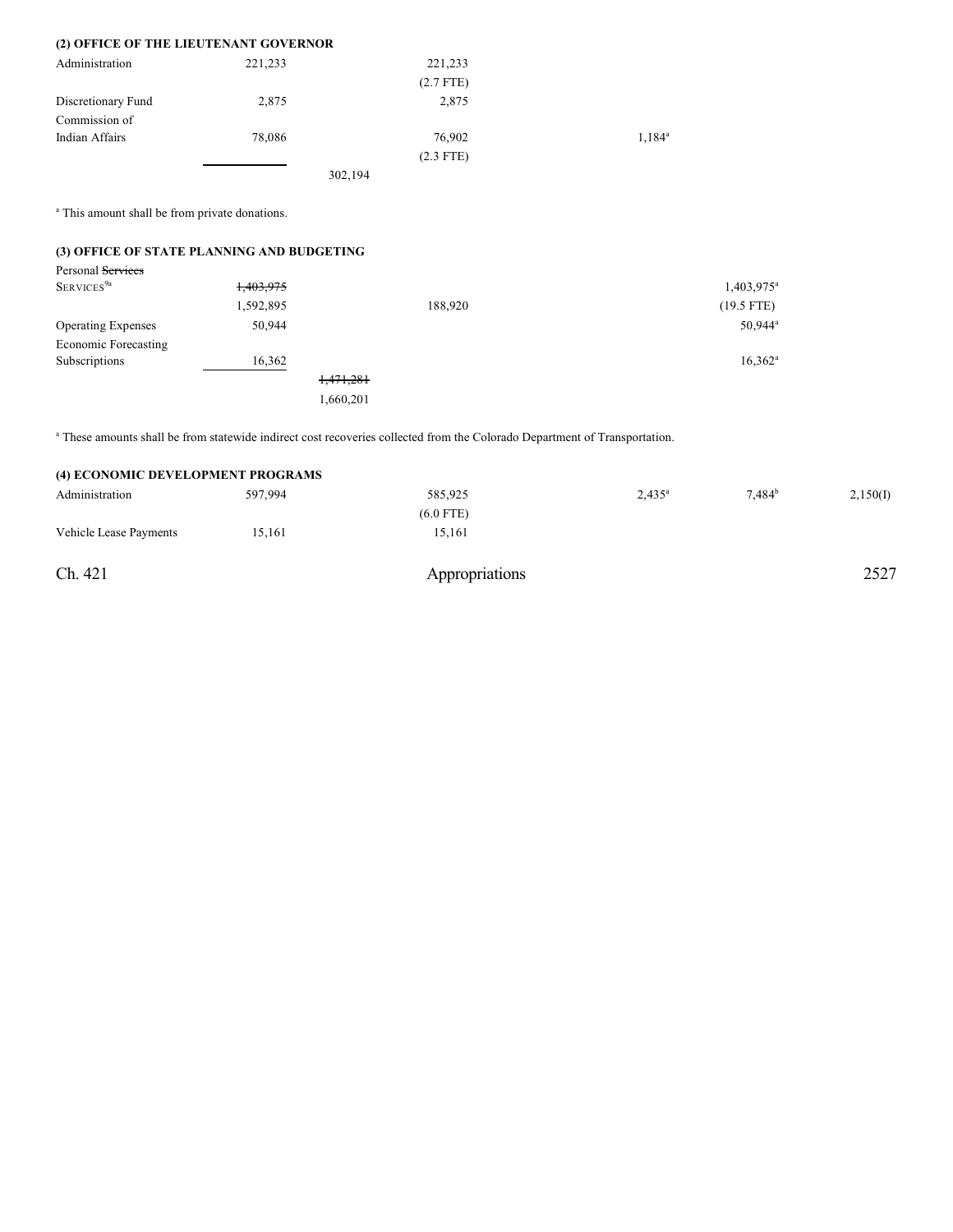|                          |                           |              | <b>APPROPRIATION FROM</b>     |                                                |    |                             |                                       |                         |  |
|--------------------------|---------------------------|--------------|-------------------------------|------------------------------------------------|----|-----------------------------|---------------------------------------|-------------------------|--|
|                          | ITEM &<br><b>SUBTOTAL</b> | <b>TOTAL</b> | <b>GENERAL</b><br><b>FUND</b> | <b>GENERAL</b><br><b>FUND</b><br><b>EXEMPT</b> |    | <b>CASH</b><br><b>FUNDS</b> | <b>REAPPROPRIATED</b><br><b>FUNDS</b> | FEDERAL<br><b>FUNDS</b> |  |
|                          | \$                        | \$           | \$                            | \$                                             | \$ |                             | \$<br>\$                              |                         |  |
| Leased Space             | 231,540                   |              | 231,540                       |                                                |    |                             |                                       |                         |  |
| <b>Global Business</b>   |                           |              |                               |                                                |    |                             |                                       |                         |  |
| Development              | 2,065,853                 |              | 1,467,716                     |                                                |    | 240,000°                    |                                       | 358,137(I)              |  |
|                          | $(17.6$ FTE)              |              |                               |                                                |    |                             |                                       |                         |  |
| Leading Edge             |                           |              |                               |                                                |    |                             |                                       |                         |  |
| Program Grants           | 126,407                   |              | 50,976                        |                                                |    | 75,431 <sup>d</sup>         |                                       |                         |  |
| <b>Small Business</b>    |                           |              |                               |                                                |    |                             |                                       |                         |  |
| Development Centers      | 1,295,168                 |              | 84,522                        |                                                |    |                             |                                       | 1,210,646(I)            |  |
|                          |                           |              | $(1.5$ FTE)                   |                                                |    |                             |                                       | $(2.5$ FTE)             |  |
| Colorado Office of Film, |                           |              |                               |                                                |    |                             |                                       |                         |  |
| Television, and Media    | 195,541                   |              |                               |                                                |    | $195,541$ °                 |                                       |                         |  |
|                          | 220,988                   |              |                               |                                                |    | 220,988 <sup>e</sup>        |                                       |                         |  |
|                          |                           |              |                               |                                                |    | $(4.5$ FTE)                 |                                       |                         |  |
| Colorado Promotion -     |                           |              |                               |                                                |    |                             |                                       |                         |  |
| Colorado Welcome Centers | 500,000                   |              |                               |                                                |    | $500,000$ <sup>f</sup>      |                                       |                         |  |
|                          |                           |              |                               |                                                |    | $(3.3$ FTE)                 |                                       |                         |  |
| Colorado Promotion -     |                           |              |                               |                                                |    |                             |                                       |                         |  |
| Other Program Costs      | 12,980,321                |              | 3,700,000                     |                                                |    | 9,280,321                   |                                       |                         |  |
|                          | 14,249,424                |              |                               |                                                |    | 10,549,424f                 |                                       |                         |  |
|                          |                           |              |                               |                                                |    | $(4.0$ FTE)                 |                                       |                         |  |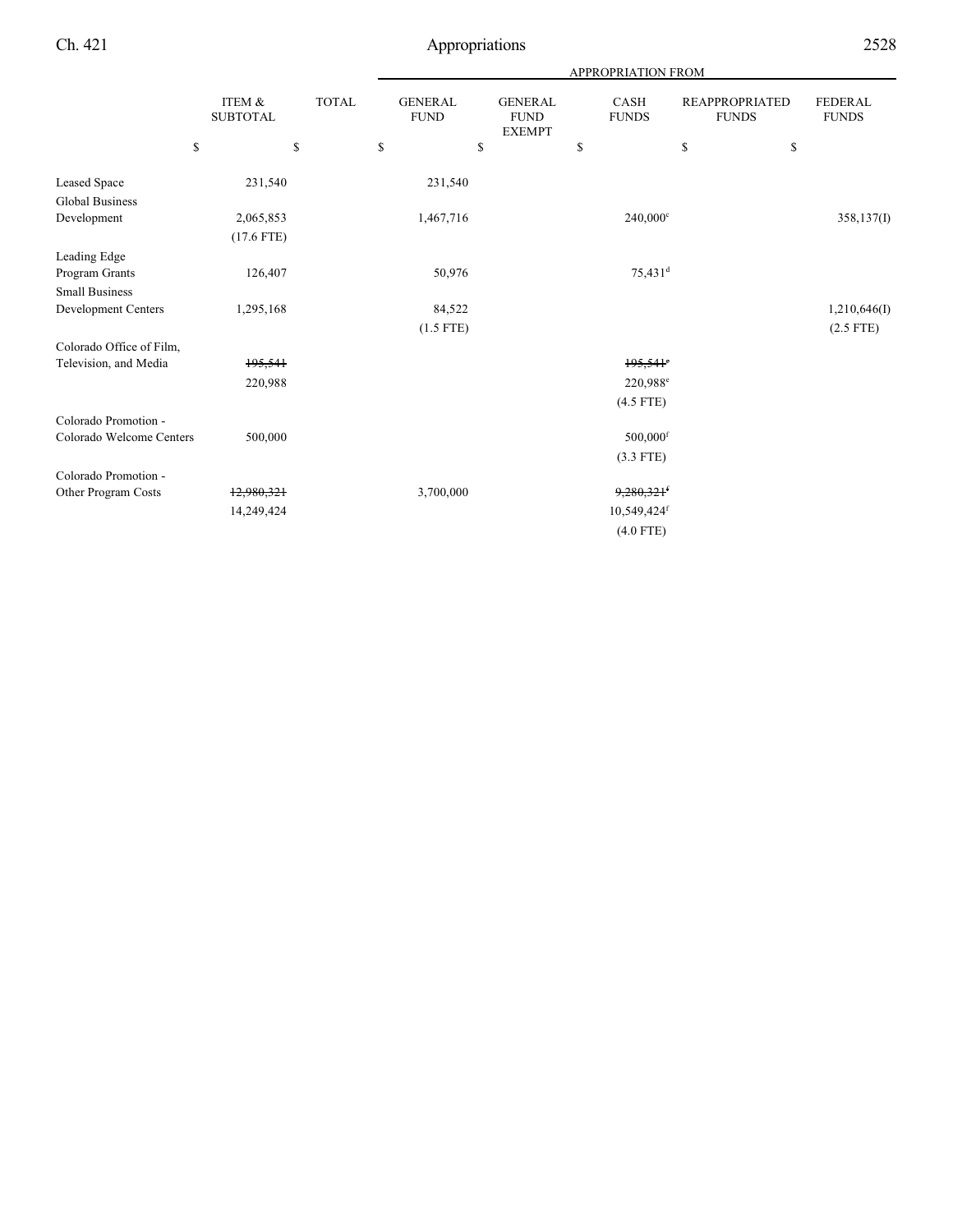| Economic Development            |           |              |             |                        |                       |             |
|---------------------------------|-----------|--------------|-------------|------------------------|-----------------------|-------------|
| Commission - General            |           |              |             |                        |                       |             |
| Economic Incentives and         |           |              |             |                        |                       |             |
| Marketing                       | 2,092,280 |              | 2,013,764   | 78,516 <sup>g</sup>    |                       |             |
|                                 |           |              | $(3.0$ FTE) | $(1.0$ FTE)            |                       |             |
| Colorado First                  |           |              |             |                        |                       |             |
| Customized Job Training         | 2,725,022 |              | 2,725,022   |                        |                       |             |
| CAPCO Administration            | 80,281    |              |             |                        | $80,281$ <sup>h</sup> |             |
|                                 |           |              |             |                        | $(2.0$ FTE)           |             |
| Council on                      |           |              |             |                        |                       |             |
| Creative Industries             | 1,846,559 |              | 300,000     | $782,162$ <sup>*</sup> |                       | 764,397(I)  |
|                                 | 1,948,350 |              |             | 883,953 <sup>e</sup>   |                       |             |
|                                 |           |              |             | $(2.0$ FTE)            |                       | $(1.0$ FTE) |
| Bioscience                      |           |              |             |                        |                       |             |
| Discovery Evaluation            | 3,519,731 |              |             | 3,519,731              |                       |             |
|                                 | 3,977,793 |              |             | 3,977,793 <sup>i</sup> |                       |             |
|                                 |           |              |             | $(0.6$ FTE)            |                       |             |
| <b>Indirect Cost Assessment</b> | 7,484     |              |             | $7,484^{\circ}$        |                       |             |
|                                 |           | 28, 279, 342 |             |                        |                       |             |
|                                 |           | 30,133,745   |             |                        |                       |             |
|                                 |           |              |             |                        |                       |             |

<sup>a</sup> These amounts shall be from various sources of cash funds.

 $<sup>b</sup>$  This amount shall be from statewide indirect cost recoveries collected within the Division.</sup>

Of this amount, \$215,000 shall be from various fees collected from participants in activities conducted by the division and \$25,000 shall be from the Minority Business <sup>c</sup> Fund created in Section 24-49.5-104 (1), C.R.S.

<sup>d</sup>This amount shall be from fees, Small Business Development Centers' activities, and grants and donations.

<sup>e</sup> These amounts shall be from the Creative Industries Cash Fund created in Section 24-48.5-301 (2) (a), C.R.S.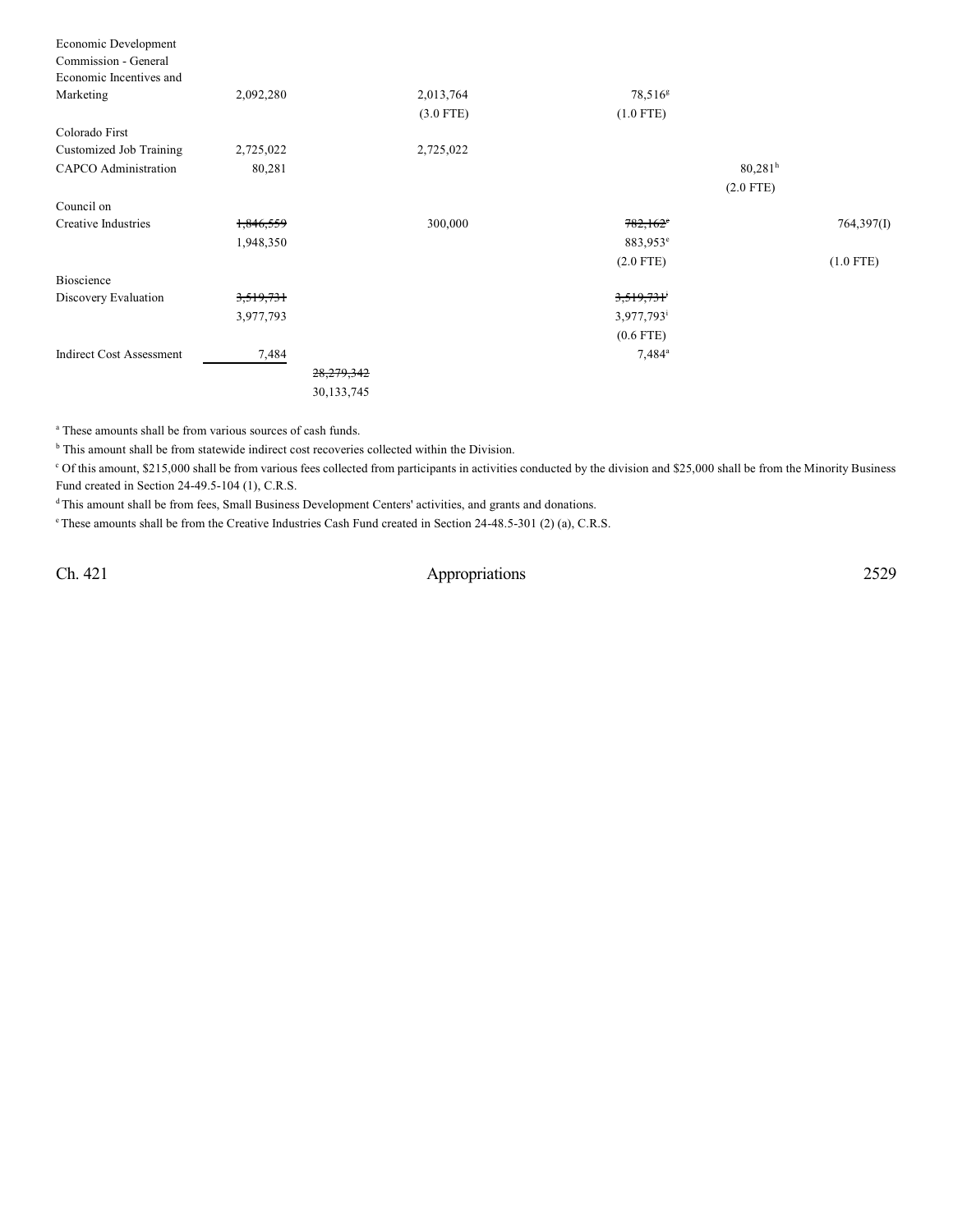| I |  |
|---|--|

|                 |        |                | APPROPRIATION FROM |              |                       |                |  |
|-----------------|--------|----------------|--------------------|--------------|-----------------------|----------------|--|
|                 |        |                |                    |              |                       |                |  |
| ITEM &          | TOTAL. | <b>GENERAL</b> | <b>GENERAL</b>     | <b>CASH</b>  | <b>REAPPROPRIATED</b> | <b>FEDERAL</b> |  |
| <b>SUBTOTAL</b> |        | <b>FUND</b>    | <b>FUND</b>        | <b>FUNDS</b> | <b>FUNDS</b>          | <b>FUNDS</b>   |  |
|                 |        |                | <b>EXEMPT</b>      |              |                       |                |  |
|                 |        |                |                    |              |                       |                |  |

<sup>f</sup> These amounts shall be from the Colorado Travel and Tourism Promotion Fund created in Section 24-49.7-106 (1), C.R.S.

<sup>g</sup> This amount shall be from the Colorado Innovation Investment Tax Credit Cash Fund created in Section 24-48.5-112 (6) (a), C.R.S.

<sup>h</sup> This amount shall be transferred from the Department of Regulatory Agencies' Division of Insurance Cash Fund created in Section 24-48.5-106 (3), C.R.S.

<sup>5</sup> This amount shall be from the Bioscience Discovery Evaluation Cash Fund created in Section 24-48.5-108 (5) (a), C.R.S.

## **(5) OFFICE OF INFORMATION TECHNOLOGY**

#### **(A) Management and Administration of OIT**

| Personal Services               | 1,127,581 | 1,127,581 <sup>a</sup> |
|---------------------------------|-----------|------------------------|
|                                 |           | $(13.0$ FTE)           |
| <b>Operating Expenses</b>       | 558,817   | 558,817 <sup>a</sup>   |
| Statewide IT Management         | 5,183,306 | 5,183,306 <sup>a</sup> |
|                                 |           | $(68.9$ FTE)           |
| Legal Services for 489 hours    | 37,775    | $37,775^{\rm a}$       |
| <b>Indirect Cost Assessment</b> | 80,935    | $80,935$ <sup>a</sup>  |
|                                 | 6,988,414 |                        |
|                                 |           |                        |

<sup>a</sup> These amounts shall be from user fees collected from other state agencies and local governments, and deposited in the Information Technology Revolving Fund created in Section 24-37.5-112 (1) (a), C.R.S.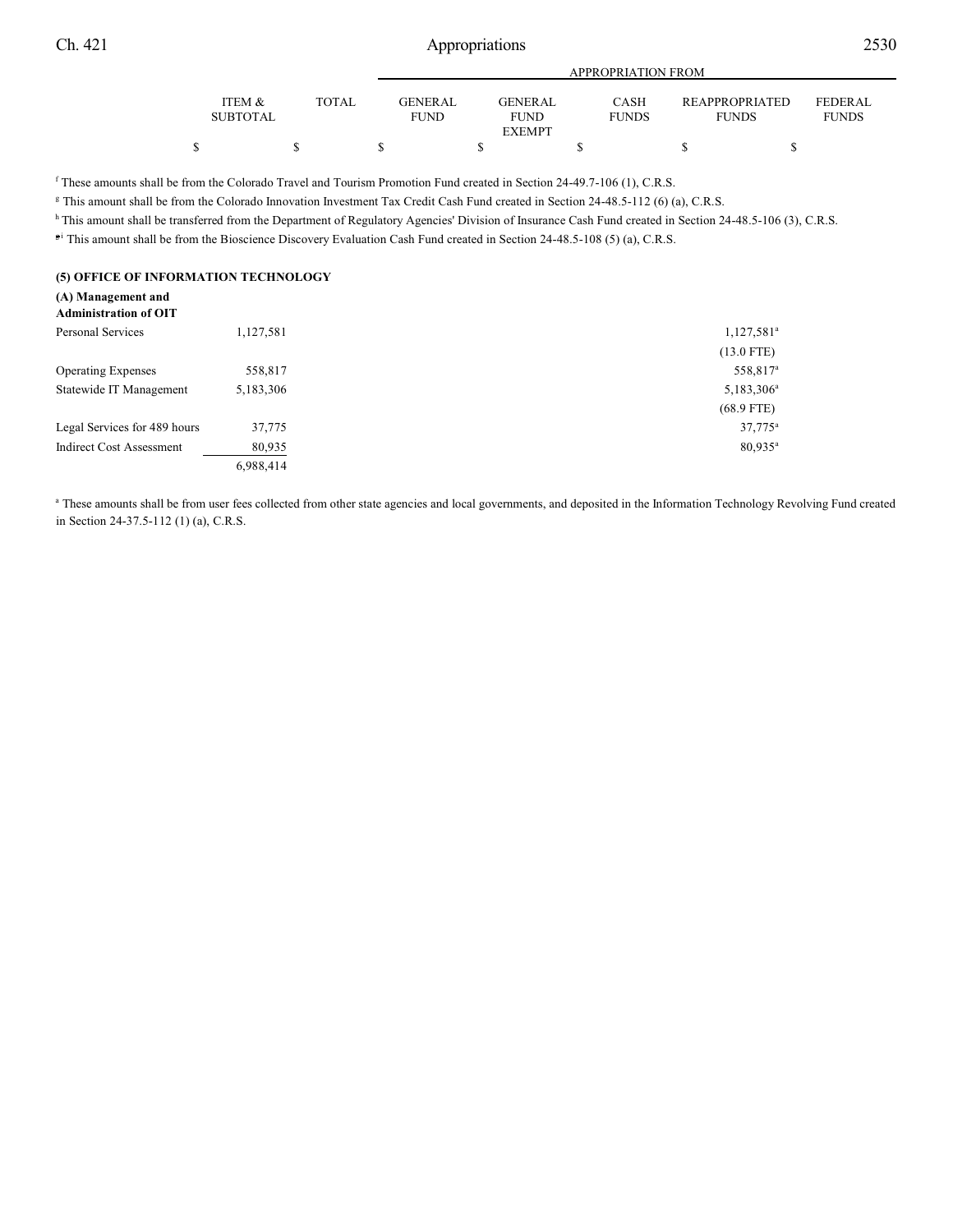# **(B) Computer Center Services**

| (1) Computer Services           |            |           |                         |
|---------------------------------|------------|-----------|-------------------------|
| <b>Personal Services</b>        | 43,678,431 |           | 43,678,431*             |
|                                 | 43,604,754 |           | 43,604,754 <sup>a</sup> |
|                                 |            |           | $(564.3 + FEE)$         |
|                                 |            |           | $(563.0$ FTE)           |
| <b>Operating Expenses</b>       | 6,254,871  | $2,328^b$ | $6,252,543^a$           |
| Rental, Lease, or               |            |           |                         |
| Lease/Purchase of Central       |            |           |                         |
| Processing Unit                 | 336,034    |           | 336,034 <sup>a</sup>    |
| <b>Indirect Cost Assessment</b> | 165,321    |           | $165,321^a$             |
|                                 | 50,434,657 |           |                         |
|                                 | 50,360,980 |           |                         |

<sup>a</sup> These amounts shall be from fees collected from user agencies, and deposited in the Information Technology Revolving Fund created in Section 24-37.5-112 (1) (a), C.R.S.

<sup>b</sup> This amount shall be from fees collected from various local governments, and deposited in the Information Technology Revolving Fund created in Section 24-37.5-112 (1) (a), C.R.S.

| (2) Statewide Information Technology<br>Services Administration |         |                 |
|-----------------------------------------------------------------|---------|-----------------|
| Personal Services                                               | 444.303 | $444,303^a$     |
|                                                                 |         | $(5.0$ FTE)     |
| <b>Operating Expenses</b>                                       | 6.450   | $6,450^{\rm a}$ |
|                                                                 | 450,753 |                 |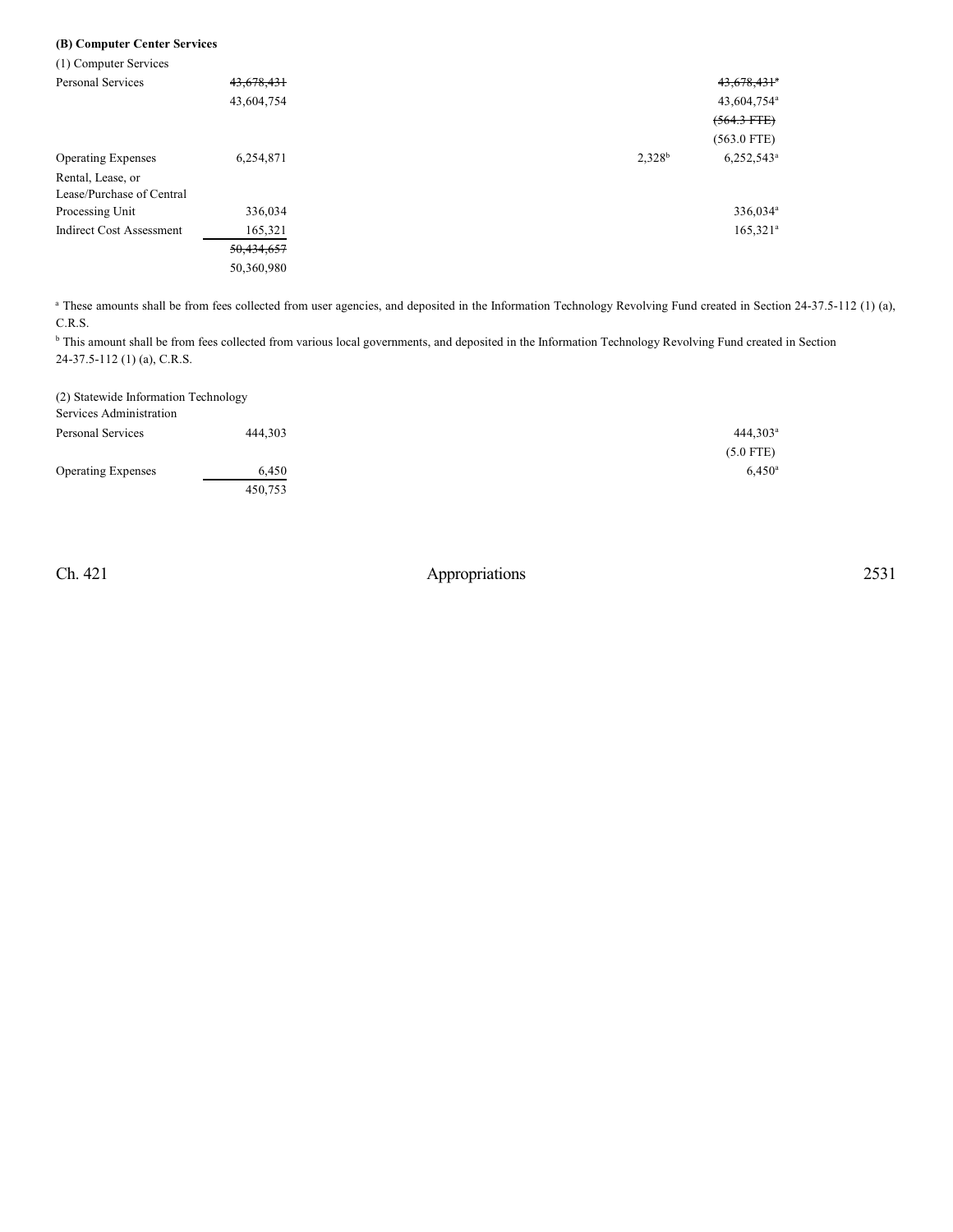|                 |       |                | APPROPRIATION FROM |              |                |              |
|-----------------|-------|----------------|--------------------|--------------|----------------|--------------|
| ITEM &          | TOTAL | <b>GENERAL</b> | GENERAL            | <b>CASH</b>  | REAPPROPRIATED | FEDERAL      |
|                 |       |                |                    |              |                |              |
| <b>SUBTOTAL</b> |       | <b>FUND</b>    | <b>FUND</b>        | <b>FUNDS</b> | <b>FUNDS</b>   | <b>FUNDS</b> |
|                 |       |                | <b>EXEMPT</b>      |              |                |              |
|                 |       |                |                    |              |                |              |

<sup>a</sup> These amounts shall be from user fees collected from other state agencies, and deposited in the Information Technology Revolving Fund created in Section 24-37.5-112 (1) (a), C.R.S.

| (3) Customer Service      |         |                      |
|---------------------------|---------|----------------------|
| Personal Services         | 840,574 | 840,574 <sup>a</sup> |
|                           |         | $(11.0$ FTE)         |
| <b>Operating Expenses</b> | 14,625  | $14,625^{\circ}$     |
|                           | 855,199 |                      |

<sup>a</sup> These amounts shall be from user fees collected from other state agencies, and deposited in the Information Technology Revolving Fund created in Section 24-37.5-112 (1) (a), C.R.S.

| (4) Technology Management Unit |           |                        |
|--------------------------------|-----------|------------------------|
| Personal Services              | 2,859,102 | 2,859,102 <sup>a</sup> |
|                                |           | $(32.5$ FTE)           |
| <b>Operating Expenses</b>      | 364,371   | $364.371^a$            |
|                                | 3,223,473 |                        |

<sup>a</sup> These amounts shall be from fees collected from user agencies, and deposited in the Information Technology Revolving Fund created in Section 24-37.5-112 (1) (a), C.R.S.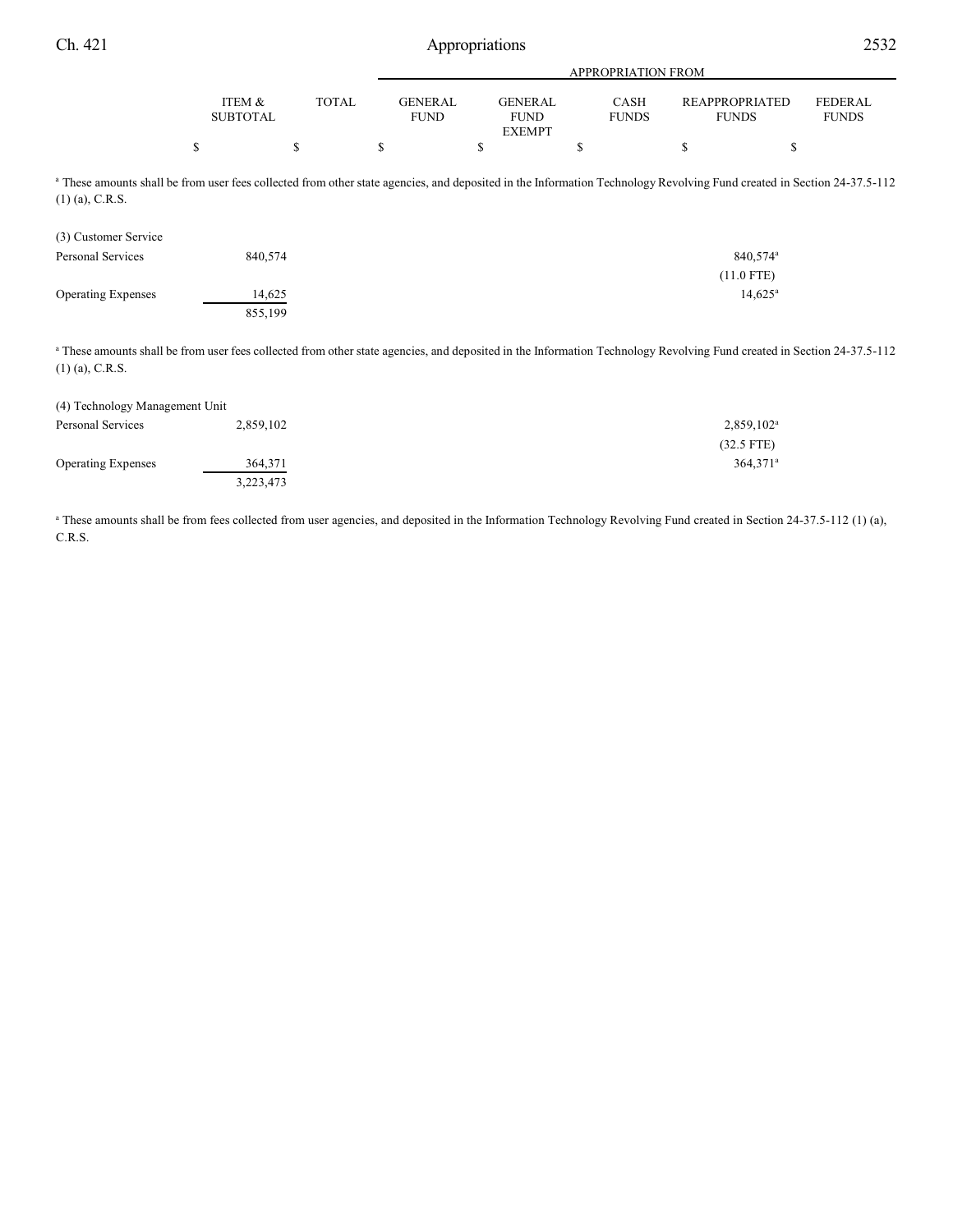| (1) Network Services            |            |                     |                         |
|---------------------------------|------------|---------------------|-------------------------|
| <b>Personal Services</b>        | 7,518,106  |                     | 7,518,106 <sup>a</sup>  |
|                                 |            |                     | $(90.6$ FTE)            |
| <b>Operating Expenses</b>       | 16,166,621 | $1,200,000^{\rm b}$ | 14,966,621 <sup>a</sup> |
| Toll-free Telephone Access      |            |                     |                         |
| to Members of the General       |            |                     |                         |
| Assembly                        | 25,000     |                     | $25,000^a$              |
| <b>Indirect Cost Assessment</b> | 15,637     |                     | $15,637$ <sup>a</sup>   |
|                                 | 23,725,364 |                     |                         |

<sup>a</sup> These amounts shall be from fees collected from user agencies, and deposited in the Information Technology Revolving Fund created in Section 24-37.5-112 (1) (a), C.R.S.

<sup>b</sup> This amount shall be from user fees collected from non-state agencies, and deposited in the Information Technology Revolving Fund created in Section 24-37.5-112 (1) (a), C.R.S.

| (2) Order Billing         |         |                   |
|---------------------------|---------|-------------------|
| Personal Services         | 620.946 | $620,946^{\rm a}$ |
|                           |         | $(9.0$ FTE)       |
| <b>Operating Expenses</b> | 10,750  | $10,750^a$        |
|                           | 631,696 |                   |

<sup>a</sup> These amounts shall be from user fees collected from other state agencies, and deposited in the Information Technology Revolving Fund created in Section 24-37.5-112 (1) (a), C.R.S.

**(C) Network Services**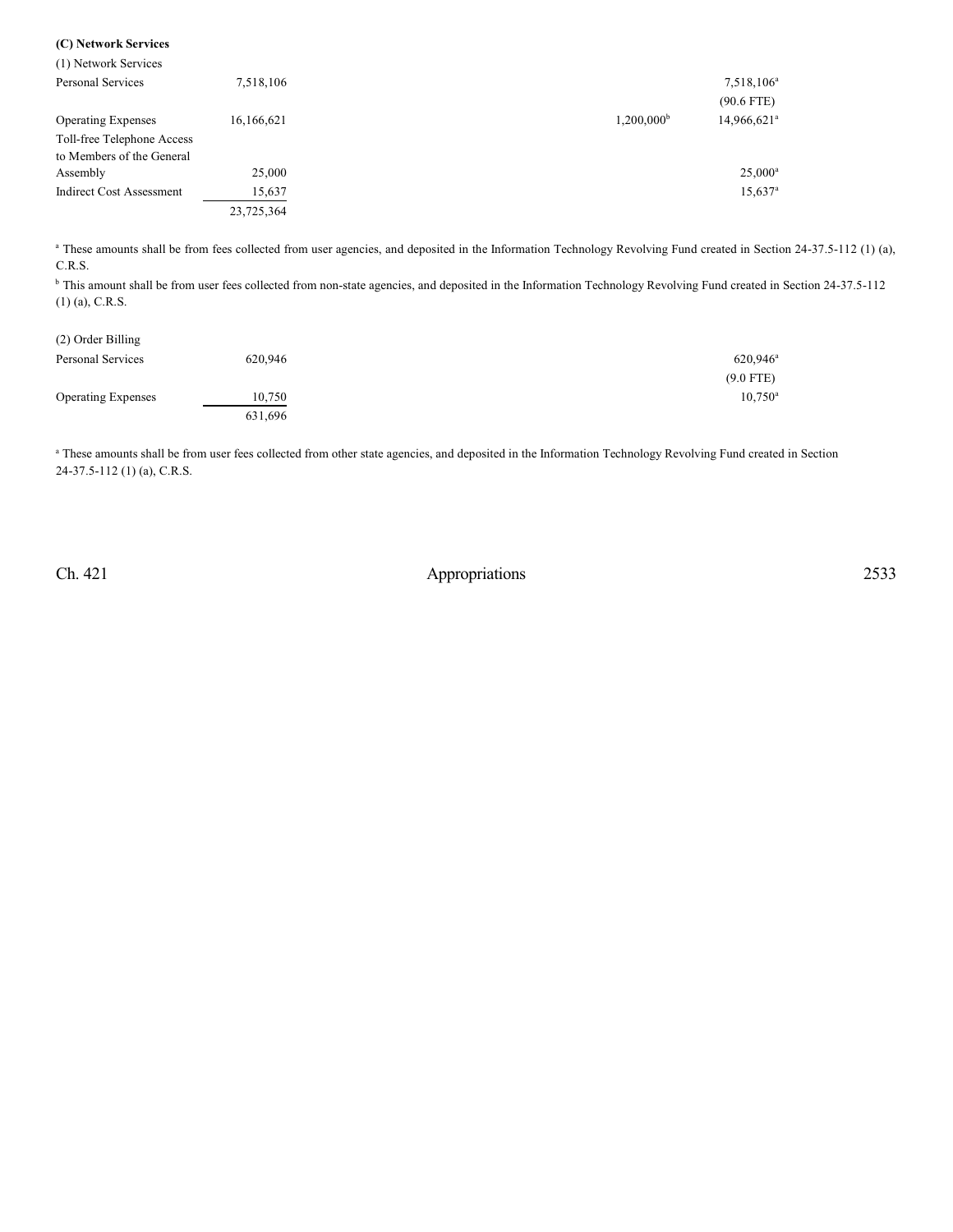|                                      |                           |              |                               |                                                | <b>APPROPRIATION FROM</b>   |                                |                                |
|--------------------------------------|---------------------------|--------------|-------------------------------|------------------------------------------------|-----------------------------|--------------------------------|--------------------------------|
|                                      | ITEM &<br><b>SUBTOTAL</b> | <b>TOTAL</b> | <b>GENERAL</b><br><b>FUND</b> | <b>GENERAL</b><br><b>FUND</b><br><b>EXEMPT</b> | <b>CASH</b><br><b>FUNDS</b> | REAPPROPRIATED<br><b>FUNDS</b> | <b>FEDERAL</b><br><b>FUNDS</b> |
| \$                                   |                           | \$           | \$                            | \$                                             | \$                          | \$<br>\$                       |                                |
| (D) Communication<br><b>Services</b> |                           |              |                               |                                                |                             |                                |                                |
| Personal Services                    | 3,604,176                 |              |                               |                                                |                             |                                |                                |
|                                      | $(46.0$ FTE)              |              |                               |                                                |                             |                                |                                |
| <b>Operating Expenses</b>            | 183,231                   |              |                               |                                                |                             |                                |                                |
| Training                             | 22,000                    |              |                               |                                                |                             |                                |                                |
| Utilities                            | 183,768                   |              |                               |                                                |                             |                                |                                |
| Local Systems Development            | 121,000                   |              |                               |                                                |                             |                                |                                |
| <b>Indirect Cost Assessment</b>      | 52,596                    |              |                               |                                                |                             |                                |                                |
|                                      | 4,166,771                 |              |                               |                                                | $48,600^a$                  | $3,997,171^b$                  | $121,000(I)^c$                 |

<sup>a</sup> This amount shall be from user fees from non-state agencies.

<sup>b</sup> These amounts shall be from user fees collected from other state agencies, and deposited in the Information Technology Revolving Fund created in Section 24-37.5-112 (1) (a), C.R.S.

This amount reflects funds anticipated to be received from the National Oceanic and Atmospheric Administration, and is shown for informational purposes only.

| (E) Colorado Benefits    |            |                         |
|--------------------------|------------|-------------------------|
| <b>Management System</b> |            |                         |
| Personal Services        | 4,981,589  | 4,981,589 <sup>a</sup>  |
|                          |            | $(58.5$ FTE)            |
| Operating and Contract   |            |                         |
| Expenses                 | 20,184,009 | 20,184,009 <sup>a</sup> |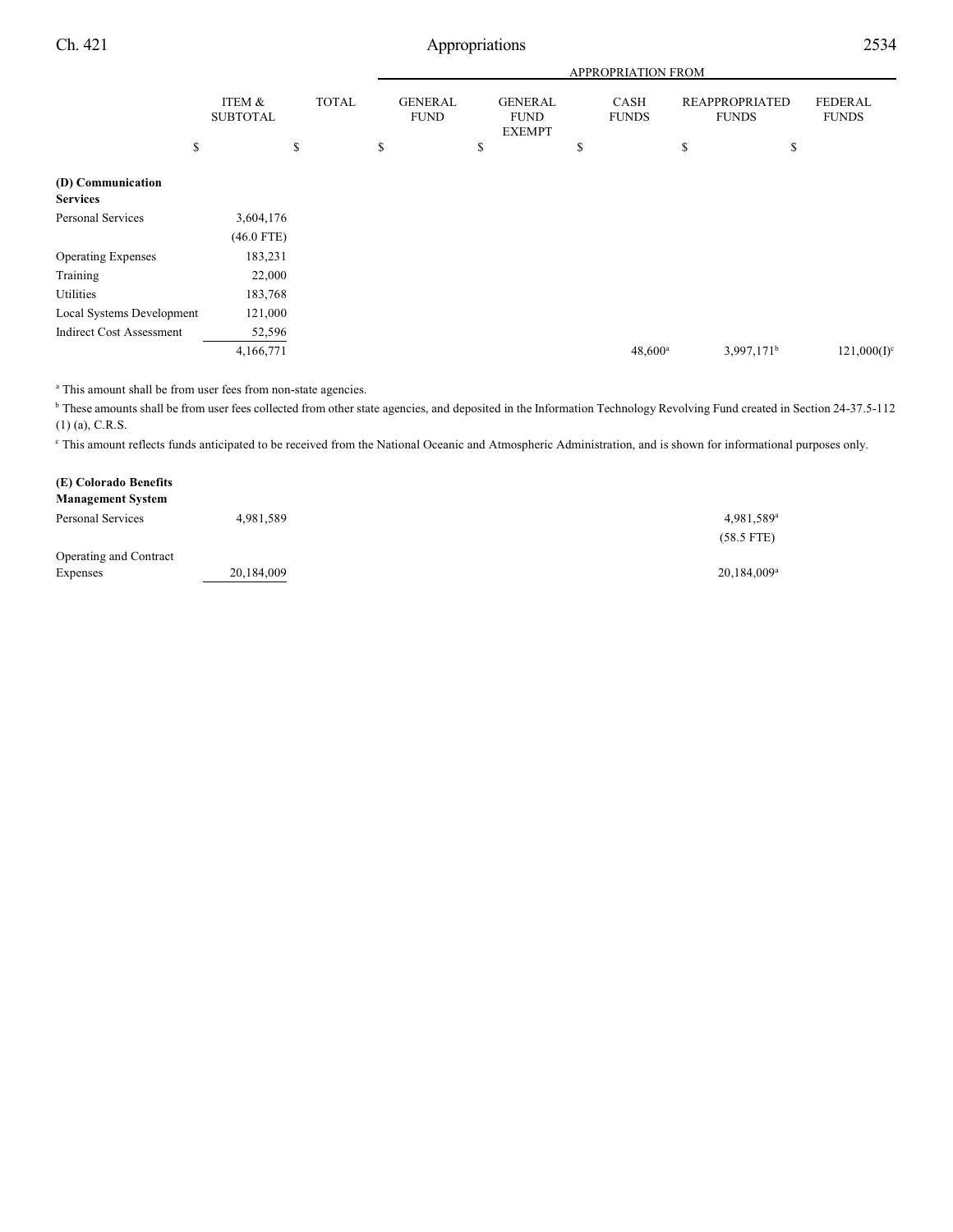# 25,165,598

<sup>a</sup> These amounts shall be from user fees collected from other state agencies, and deposited in the Information Technology Revolving Fund created in Section 24-37.5-112 (1) (a), C.R.S.

|                        | 115,641,925<br>115,568,248 |              |                 |               |                            |
|------------------------|----------------------------|--------------|-----------------|---------------|----------------------------|
| <b>TOTALS PART IV</b>  |                            |              |                 |               |                            |
|                        |                            |              |                 |               |                            |
| (GOVERNOR-             |                            |              |                 |               |                            |
| <b>LIEUTENANT</b>      |                            |              |                 |               |                            |
| <b>GOVERNOR- STATE</b> |                            |              |                 |               |                            |
| <b>PLANNING AND</b>    |                            |              |                 |               |                            |
| <b>BUDGETING</b> )     | \$186,267,091              | \$17,968,186 | \$23,086,596"   | \$128,513,469 | \$16,698,840               |
|                        | \$185,711,009              | \$18,172,809 | $$23,262,134^a$ | \$128,456,668 | $$15,819,398$ <sup>b</sup> |

<sup>a</sup> Of this amount,  $\frac{$6,707,975}{$5,030,981}$  contains an (I) notation.

<sup>b</sup> This amount contains an (I) notation.

**FOOTNOTES** -- The following statements are referenced to the numbered footnotes throughout section 2.

9A DEPARTMENT OF GOVERNOR - LIEUTENANT GOVERNOR - STATE PLANNING AND BUDGETING, OFFICE OF STATE PLANNING AND BUDGETING, PERSONAL SERVICES --IT IS THE INTENT OF THE GENERAL ASSEMBLY THAT 25.0 PERCENT OF THE GENERAL FUND APPROPRIATION MAY BE FURTHER ROLLED FORWARD FOR EXPENDITURE IN FY 2013-14.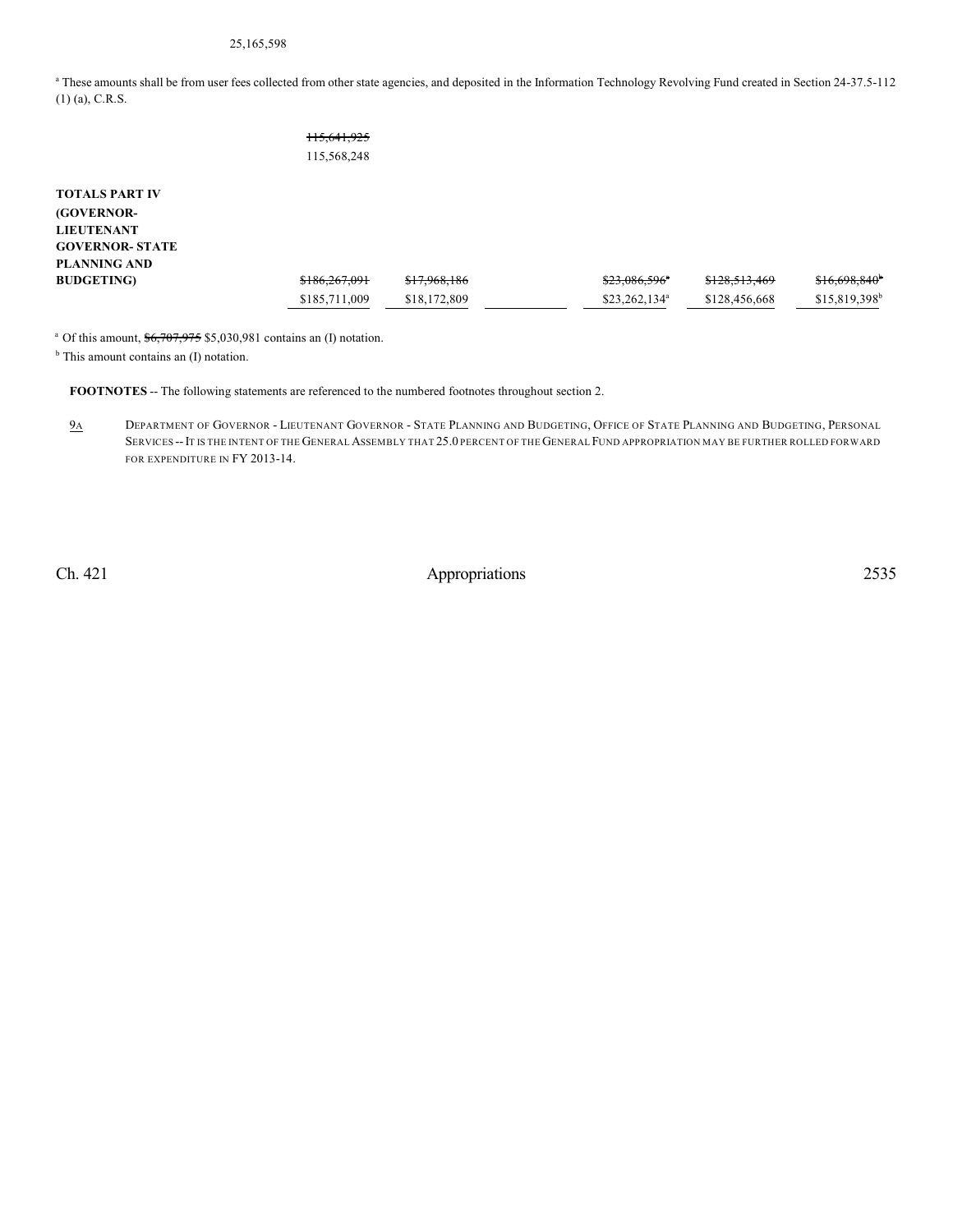### 2536 Appropriations Ch. 421

**SECTION 2. Appropriation to the offices of the governor, lieutenant governor, and state planning and budgeting for the fiscal year beginning July 1, 2012.** In Session Laws of Colorado 2012, section 4 of chapter 143 (HB 12-1339), **amend** (8) as follows:

Section 4. **Appropriation.** (8) In addition to any other appropriation, there is hereby appropriated to the governor - lieutenant governor - state planning and budgeting, for the fiscal year beginning July 1, 2012, the sum of  $\frac{$12,279,762}{2}$ \$20,322,440, or so much thereof as may be necessary, for allocation to the office of information technology for Colorado benefits management system modernization contract expenses related to the implementation of this act. Said sum shall be from reappropriated funds received from the department of human services out of the appropriation made in subsection  $(6)$  of this section. ANY FUNDS APPROPRIATED IN THIS SUBSECTION (2) NOT EXPENDED PRIOR TO JULY 1, 2013, ARE FURTHER APPROPRIATED TO THE DEPARTMENT IN FY 2013-14 FOR THE SAME PURPOSES.

**SECTION 3. Appropriation to the offices of the governor, lieutenant governor, and state planning and budgeting for the fiscal year beginning July 1, 2012.** In Session Laws of Colorado 2012, chapter 224 (HB 12-1315), **amend** sections 57 and 58 as follows:

Section 57. **Appropriation.** (1) In addition to any other appropriation, there is hereby appropriated, out of any moneys in the innovative energy fund created in section 24-38.5-102.5, Colorado Revised Statutes, not otherwise appropriated, to the governor - lieutenant governor - state planning and budgeting, for the fiscal year beginning July 1, 2012, the sum of  $\frac{$1,500,000}{$1,125,001}$  and 10.3 FTE, or so much thereof as may be necessary. Said sum is subject to the "(I)" notation as defined in the general appropriations act and is to be allocated for the implementation of this act as follows:

(a)  $\frac{1}{273,312}$  \$1,029,984 and 10.3 FTE for Colorado energy office, program administration;

(b)  $*33,604$  \$25,203 for Colorado energy office, legal services;

(c) \$45,714 \$34,286 for special purpose, health, life, and dental;

(d)  $\frac{1,368}{1,026}$  for special purpose, short-term disability;

(e)  $\frac{124}{740}$ \$18,555 for special purpose, amortization equalization disbursement; and

(f)  $\frac{21,262 \, \text{S}}{21,262 \, \text{S}}$  15,947 for special purpose, supplemental amortization equalization disbursement.

Section 58. **Appropriation.** (1) In addition to any other appropriation, there is hereby appropriated, out of any moneys in the clean and renewable energy fund, created in section 24-38.5-102.4, Colorado Revised Statutes, not otherwise appropriated, to the governor - lieutenant governor - state planning and budgeting, for the fiscal year beginning July 1, 2012, the sum of  $\frac{2,160,491}{2,162,369}$  and 10.4 FTE, or so much thereof as may be necessary. Said sum is subject to the "(I)"